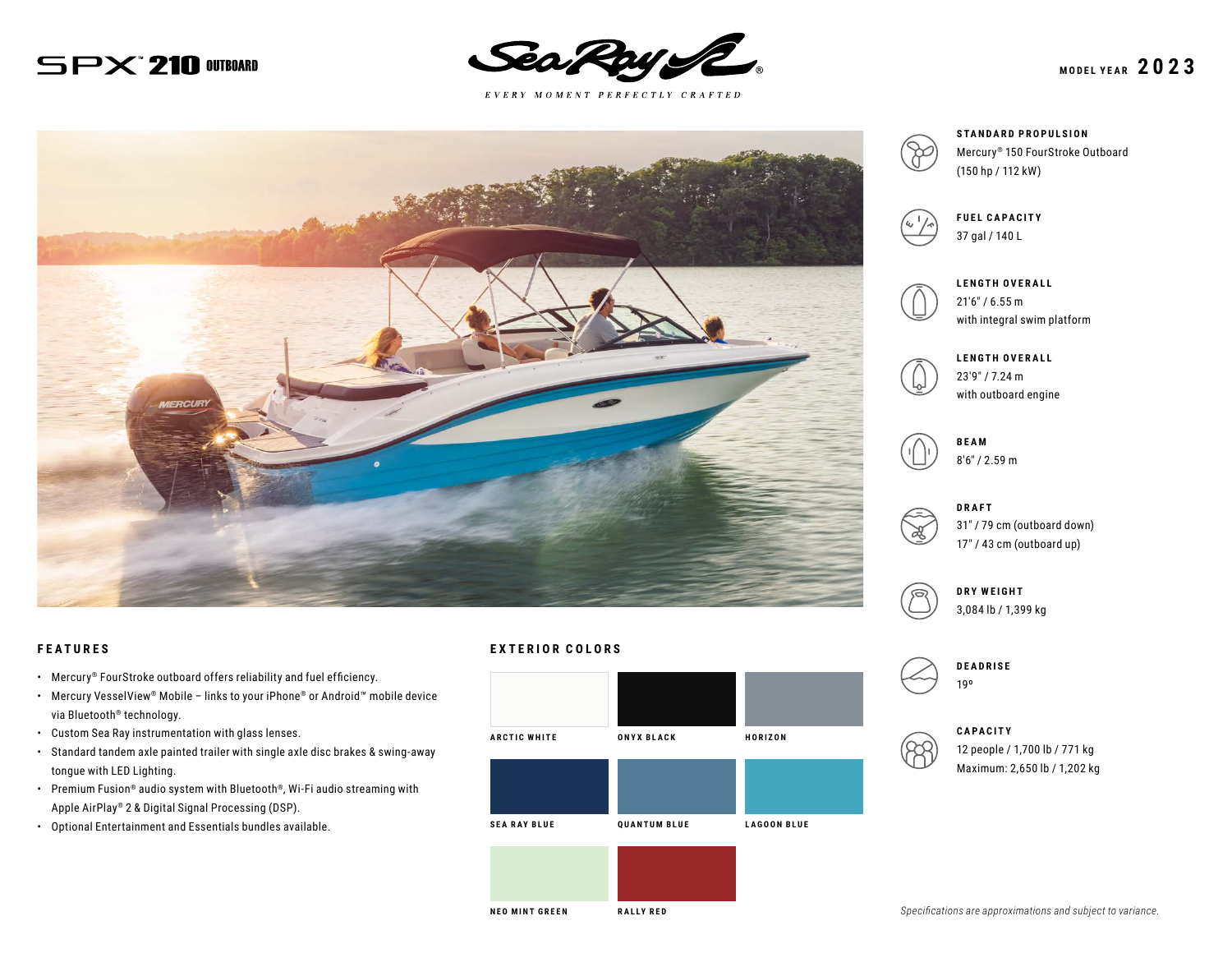# $S$  $PX$   $210$  outboard

# Sea Roy SE

• Cockpit Cover with Tonneau Cover

**ADDITIONAL OPTIONS**

• Watersports Tower, Manual with Integrated Bimini

• Battery On/Off Switch, Dual with Second Tray

• 5,000 lb Trailer Tandem Axle with Single Axle Disc

• 5,000 lb Trailer Tandem Axle with Tandem Axle Disc

• 5,000 lb Trailer Tandem Axle with Tandem Axle Disc

• Apollo™ Series Amplifier, 4-Channel (1200W) • Signature Series Speakers (6.5″) – 2 Pairs • Signature Series Subwoofer (10″) • Digital Dash (9″) with Mercury® VesselView® Link • Active Trim speed-based automatic engine trim

• Chartplotter with Preloaded Charts (North

• Simrad® GO9 (9″) Touchscreen Display • Transducer with Depth, Water Temperature and

• SeaDek Swim Platform Matting (Glue Down) • Stainless Steel Component Upgrade (Includes: Rub Rail Insert, Drink Holders, Latches & Grab Handles)

• Mooring Cover

Top – Black

• C E Option Group • Depth Finder • Livewell Option

**TRAILER OPTIONS**

Brakes (Galvanized)

Brakes (Galvanized)

**ENTERTAINMENT BUNDLE** • Audio Upgrade, Fusion® Premier

system with integrated GPS

America Only)

Fishfinder

• Upholstery Upgrade

• Lighting Package, LED – Blue

**ESSENTIALS BUNDLE** • Bow Filler Cushion

Brakes (Painted)

**BUNDLES**

### **STANDARD FEATURES**

#### **HULL & DECK FEATURES**

- Anchor Storage
- Bow & Stern Eyes, Stainless Steel
- Cleats, Thru-Bolted 6″ Stainless Steel (6)
- Deck Fuel Fill Plate, Stainless Steel
- Drain Plug, Brass-Threaded Garboard
- Gel Coat, Arctic White
- Light, Stern (All Around) Removable
- Lights, Navigation (Bow)
- Resin, High-Performance Vinylester
- Rub Rail, Black PVC with Vinyl Insert
- Ski Tow Pylon
- Stringer System, Fiberglass
- Swim Platform, Integral with Stainless Steel, Four-Step Swim Ladder
- Thru-Hull Fittings
- Windshield, Custom Five-Piece with Matte Black Frame, Tempered/Tinted Glass & Walk-Thru

#### **COCKPIT FEATURES**

- Beverage Holders
- Cockpit Vinyl Color Ivory (White Base Vinyl with Black Accent Vinyl)
- Cooler, 25 Quart with Designated Storage
- Dash, White with Color Matched Visor
- Floor, Finished Fiberglass
- Glove Box, Vinyl Wrapped & Lockable
- Grab Handles, Plastic
- Outlet, 12V Accessory
- Storage, Side Panels
- Storage, Ski/Wakeboard with Matting & Gas-Assisted Fiberglass Lid
- Sunpad, Convertible Aft Facing Backrest with Port Transom Walk-Thru
- Vinyl, Marine Grade with Mildew & UV Protection

#### **SEATING**

- Bow: Seats with Cushions & Storage Below, Port & Starboard Bolsters & Center Section Facing Aft
- Cockpit: Starboard/Aft L-Shaped Bench Seat with Insulated Cooler & Storage Tub Below, Sunpad/ Convertible Transom Seat
- Companion Seat: Bucket with Swivel and Slider & Flip-Up Bolster
- Helm: Bucket with Swivel and Slider & Flip-Up Bolster

#### **TECHNICAL FEATURES**

#### **HELM**

- Alarms, Engine Oil & Water (Audible)
- Horn
- Instrumentation, Custom Sea Ray® Diagnostics
- Backlighting
- Gauge, Fuel
- Gauge, Oil Pressure
- Lenses, Glass
- Lighting, Low-Glare
- Speedometer
- Tachometer with LCD Hour Meter, Trim Gauge & Water Temperature Gauge
- Mercury VesselView® Mobile
- Shift & Throttle Lever with Trim Switch & Lanyard Stop Switch
- Steering, Hydraulic Tilt Wheel, Isotta
- Stereo, Fusion® SRX400 12V AM/FM
- Bluetooth™
- Digital Signal Processing (DSP)
- Wi-Fi Audio Streaming with Apple AirPlay® 2
- XS Series Speakers (6.5″) 2 Pairs
- Switch Panel with Weatherproof Lighted Chrome Toggle Switches
- Tilt & Trim, Power
- **BILGE / ENGINE COMPARTMENT**
- Bilge Pump, 1100 GPH 12V Automatic
- Gel-Coated Compartment

#### **ELECTRICAL SYSTEMS**

- Battery On/Off Switch with Tray
- Fuse Block
- Wiring, Color-Coded with Chafe Protection

#### **FUEL SYSTEMS**

- Evaporative Emissions Fuel System
- Fuel Lines, USCG Type A-1
- Fuel Tank with Mechanical Anti-Siphon Valve & Electric Sending Unit

#### **UNDERWATER GEAR**

• Propeller, Aluminum

#### **TRAILER**

- Tandem Axle, 5,000 lb Capacity Painted
- Bearing Protection
- Brakes, Single Axle Free-Backing Hydraulic Surge Disc
- Lights, Submersible LED
- Safety Chains
- Straps, Transom Tie-Down
- Tongue, Swing Away
- Tongue Jack, Swivel
- Winch Stand, Adjustable with Nylon Strap & Hook

### **OPTIONS & ACCESSORIES**

#### **OPTIONAL PROPULSION**

- Mercury® 200 FourStroke Outboard with DTS Black (200 hp / 149 kW)
- Mercury® 200 FourStroke Outboard with DTS White (200 hp / 149 kW)

#### **EXTERIOR COLOR**

- Gel Coat, Full Hull
- Gel Coat, Hull Bottom Arctic White or Onyx Black
- Gel Coat, Hull Side
- Hull Graphics Champagne or Silver

#### **U P H O L S T E R Y , I N T E R I O R , S E A T I N G & FLOORING**

- Cockpit Vinyl Color Dune (Tan Base Vinyl with Black Accent Vinyl)
- Cockpit Vinyl Color Stone (Gray Base Vinyl with Black Accent Vinyl)
- Flooring Color: Brown or Gray
- Three-Position Port Lounger (In Lieu of Standard Bucket Seat)
- SeaDek Flooring Bow & Cockpit
- Snap-In Infinity Woven Vinyl Flooring Bow & Cockpit

#### **TOWERS & CANVAS**

• Canvas Color: Black

• Bimini Top & Boot with Stainless Steel Ball & Socket Hardware